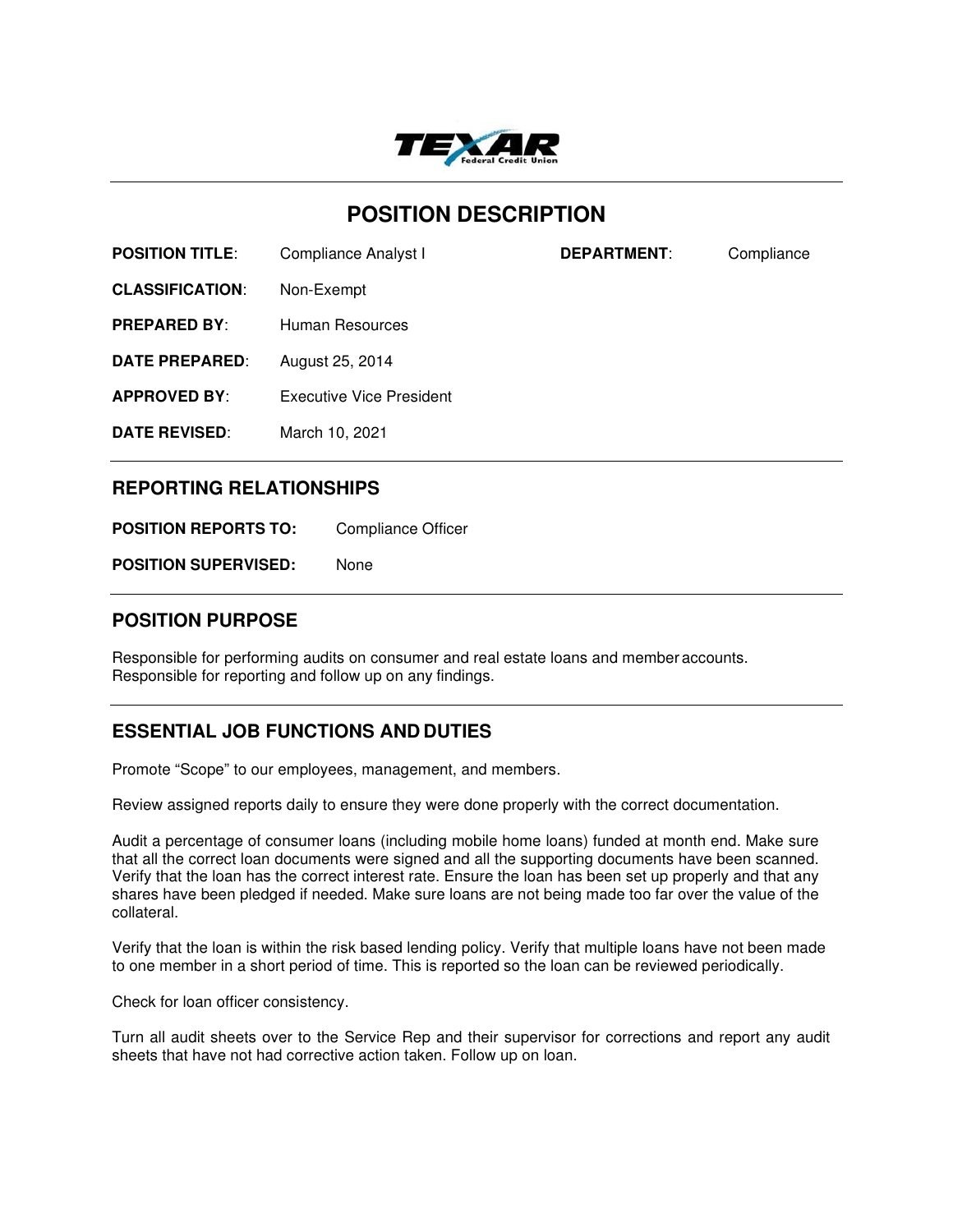Perform a collection audit each quarter verifying all supporting documents have been scanned and all signatures that are required are accounted for. The audit will be given to the EVP.

Review daily/weekly alerts in Verafin to help monitor members' accounts for possible fraud/money laundering etc.

Perform branch audits. The branch audit will include a review of the teller/vault area, security, confidentiality and required posters and disclosures.

Monitor all OFAC SDN list updates and review any possible matches.

Monitors E-Statement bounce backs monthly.

Perform required annual audits such as, ALCO, Key Fob, ACH & Red Flag.

Review any additional areas for compliance as needed.

Complete required annual training and adhere to all Credit Union policies and procedures, including but not limited to BSA, MIP, OFAC, Privacy and Electronic Use.

Reviews Entry Logs each quarter for all offices and reports any suspicious findings.

Serves as Administrator to CANS.

Performs other related duties as required and assigned.

#### **KNOWLEDGE AND SKILLS**

Ability to apply logic to define problems, collect data, establish facts, and draw conclusions.

Strong computer skills.

Solid knowledge of Microsoft Excel and Word.

Ability to interpret instructions and can deal with multiple variables.

Ability to read periodicals, journals, manuals, dictionaries, thesauruses, and encyclopedias.

Displays a professional appearance, demeanor, and dress.

Excellent oral and written communication skills.

Solid interpersonal skills.

Effective time management and project management abilities.

Ability to function and form decisions with minimal supervision.

## **EDUCATION AND EXPERIENCE**

Bachelor's Degree from a four (4) year university or college in a related field, or two (2) to four (4) years experience, or any similar combination of education and experience.